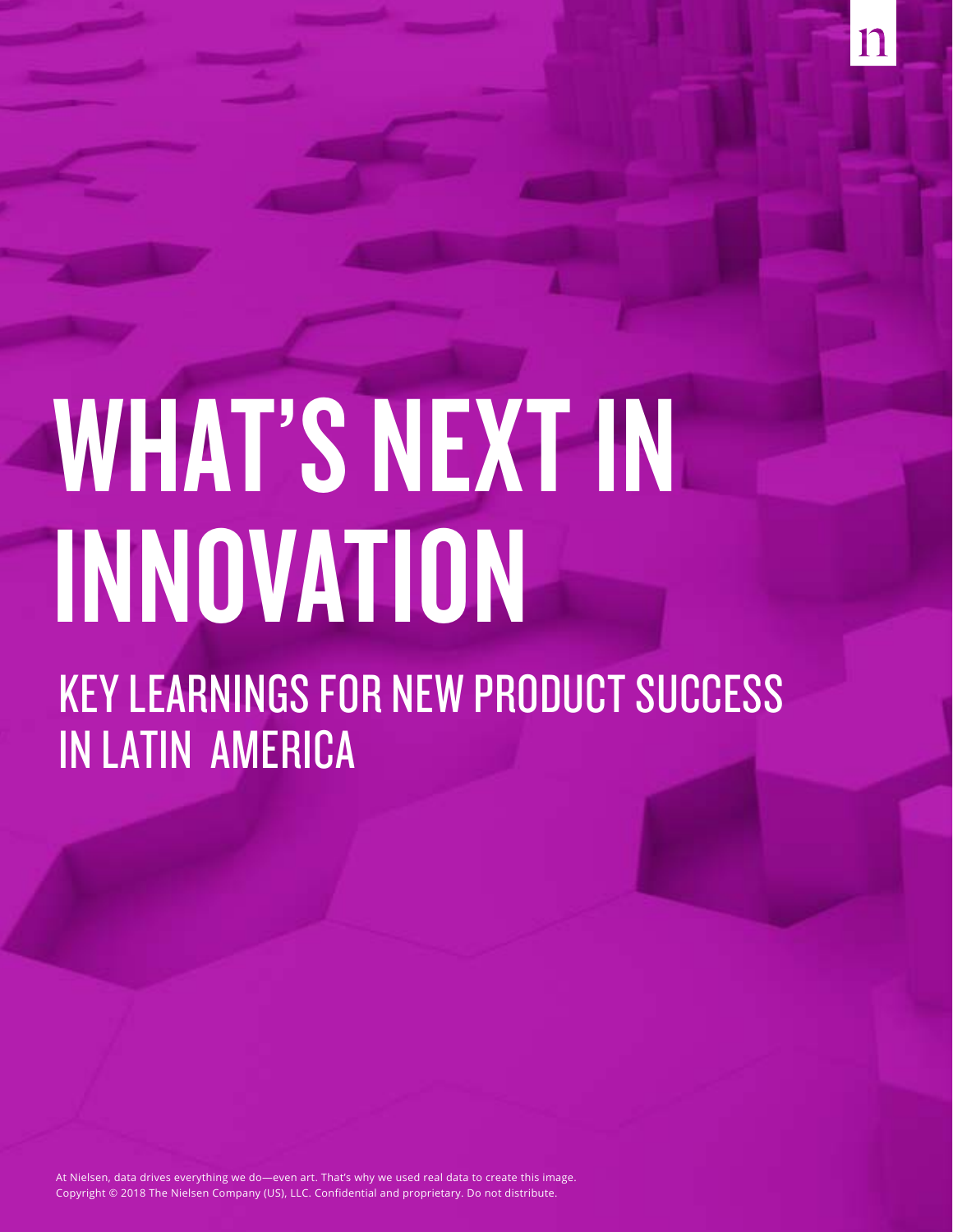# WHY IS INNOVATION SO CRITICAL?

# REQUIREMENTS FOR LATIN AMERICA

Fast-moving consumer goods (FMCG) companies in Latin America have been operating in a muted growth environment, where FMCG sales are flat (2017 volume sales average growth +0.2%). Last year, consumers were cautious with their purchasing habits and have shown high sensitivity to price increases. As a result, they have adopted more of a savings mindset, and they actively seek deals and value for their money.

The region faces a challenging 2018, with many consumers sharing the belief that they are experiencing recessionary times (according to the fourth-quarter 2017 Conference Board® Global Consumer Confidence Survey, which is produced in collaboration with Nielsen, 73% think that their country is in an economic recession at the moment). This sentiment will continue to affect their spending behavior, and we expect them to remain focused on saving and making increased purchases at discount stores and less-expensive formats. This is why innovation will be a key factor for making businesses more resilient in a slower-growth environment. Innovation is not just a growth engine. It has become one of the most important development platforms of any company in the region that is willing to understand current consumer behaviors, needs and trends that are driving growth of new product proposals.

History has demonstrated that consumers are more willing to buy new innovations in more confident environments. In 2018, consumers are finally feeling better about the economy and are starting to have positive perceptions of their personal finances. In fact, Latin American are among the most willing globally to switch to a new brand. They also are willing to pay premium prices for innovative products. At the same time, however, they don't believe there is enough innovation in the market. They desire new products in the market, particularly those that truly solve unmet needs.

Organizations seeking growth should strive to innovate to engage new and existing customers. Without innovation, they risk loss of market share and brand sales.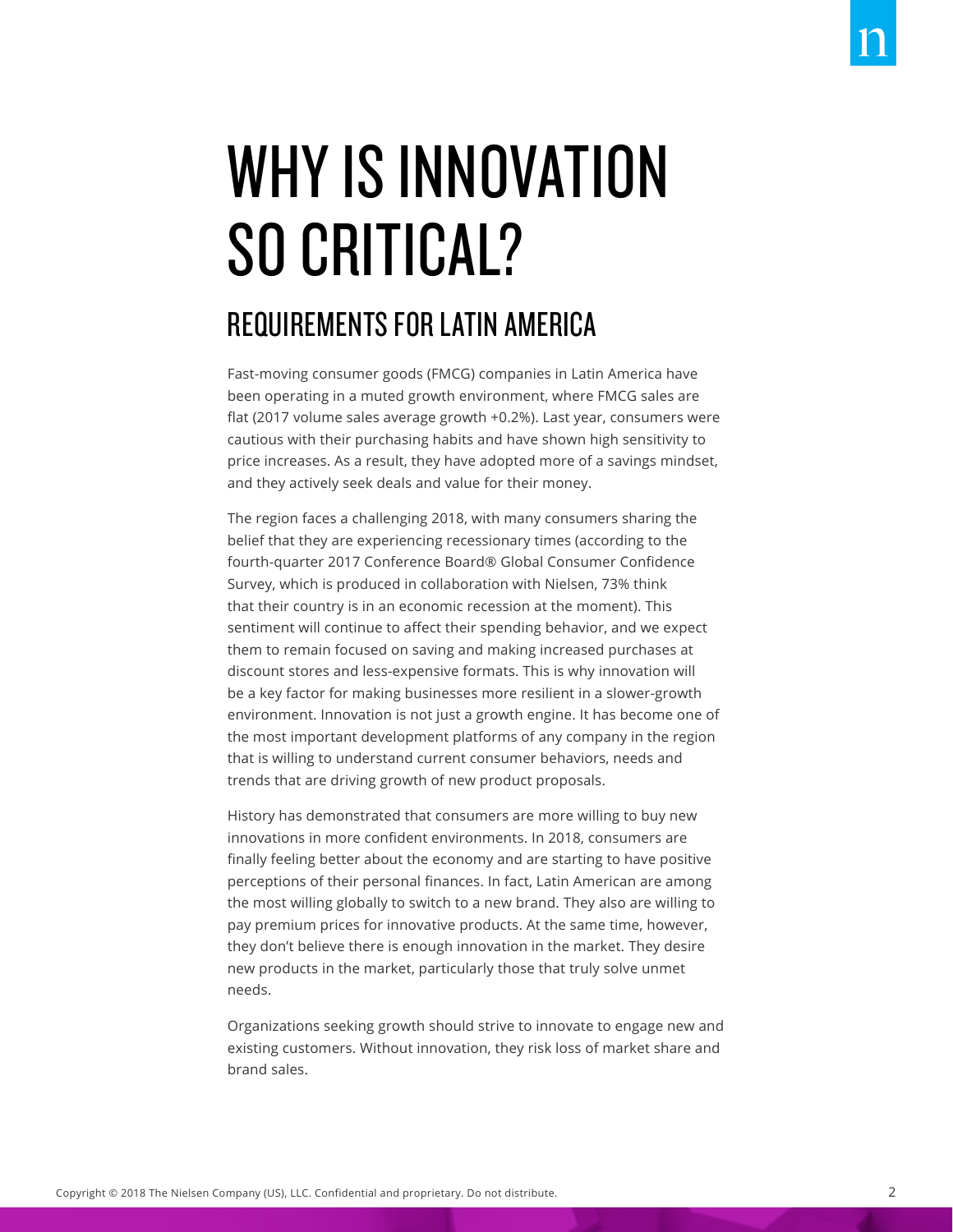Innovation is not easy. In fact, a recent Nielsen analysis found that more than 20,000 new products are released in Latin America each year, and half of them will experience decreased sales in their second year. Additionally, more than 30% will not be in the store for more than one year because they don't meet expectations.

### WHY INNOVATION FAILS?

#### 1. WEAK PROPOSAL: THE PRODUCT CONCEPT DOES NOT ADDRESS A REAL CONSUMER NEED

#### 2. THE IDEA IS AMAZING BUT THE PRODUCT DESIGN IS WRONG

#### 3. POOR MEDIA AND STORE ACTIVATION

Many companies struggle with their innovation processes. They spend large amounts of money to develop disruptive innovations and activate expensive marketing campaigns, but find their products are met with lackluster consumer response at launch.

Some companies base their future innovations on flawed research or unsuccessful efforts of other companies, oftentimes disregarding the need to assess if the innovation is really something that consumers need. Additionally, some innovations are not properly developed. In fact, 50% of product initiatives are not appropriately translated into products (original idea vs. final product). And some of the lucky ones that are properly developed and produced fail because companies don't provide adequate support or suitable marketing investment.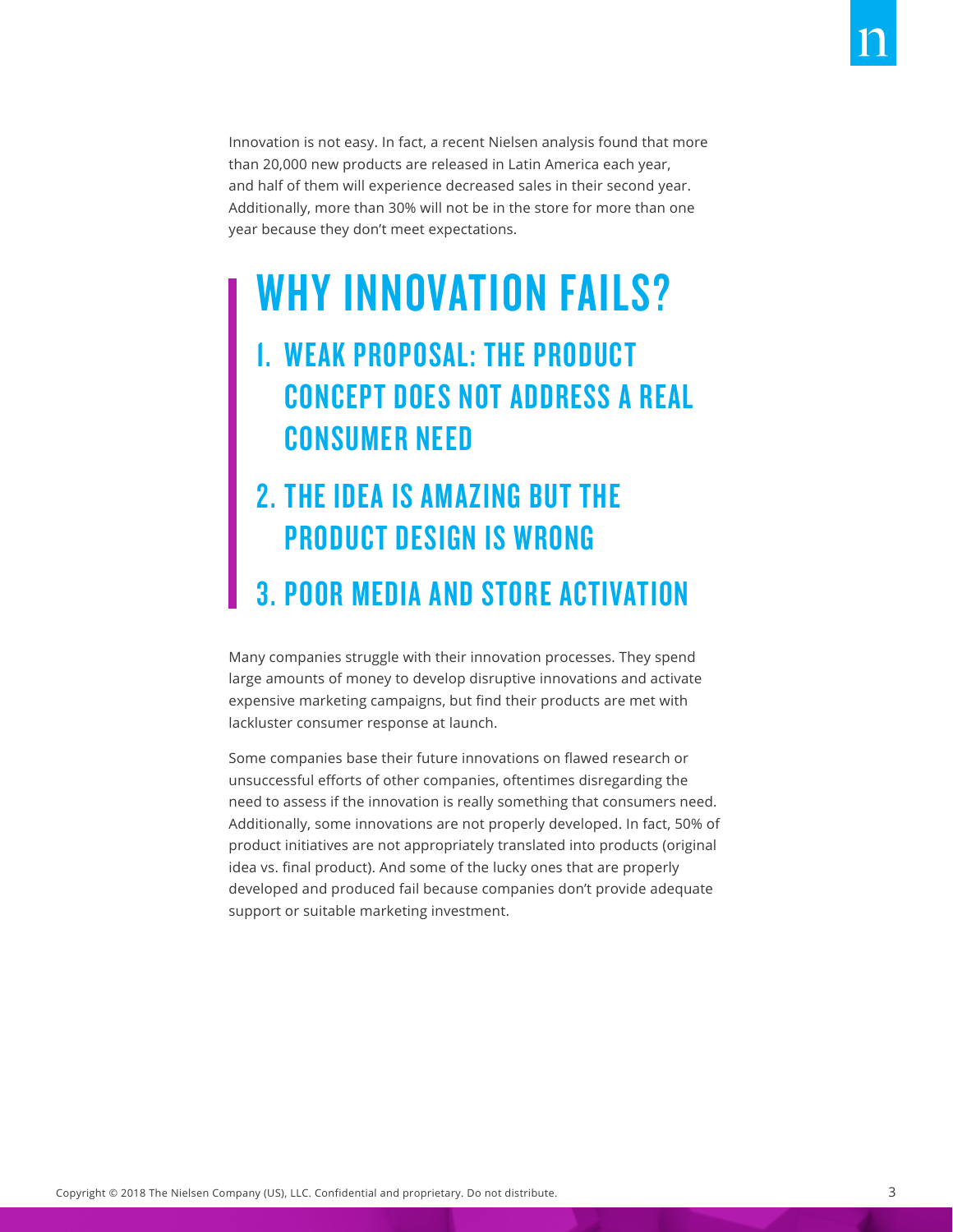# TURNING BARRIERS INTO OPPORTUNITIES

Companies need to think about innovation as an end-to-end process. Successful innovation comes from organized and structured innovation cycles. In that way, the areas responsible for innovation must have enough time to plan the innovation, starting with the discovery of an attractive proposal for consumers, followed by a product development that truly represents the original idea, and finally providing the adequate in-store and media outreach support.

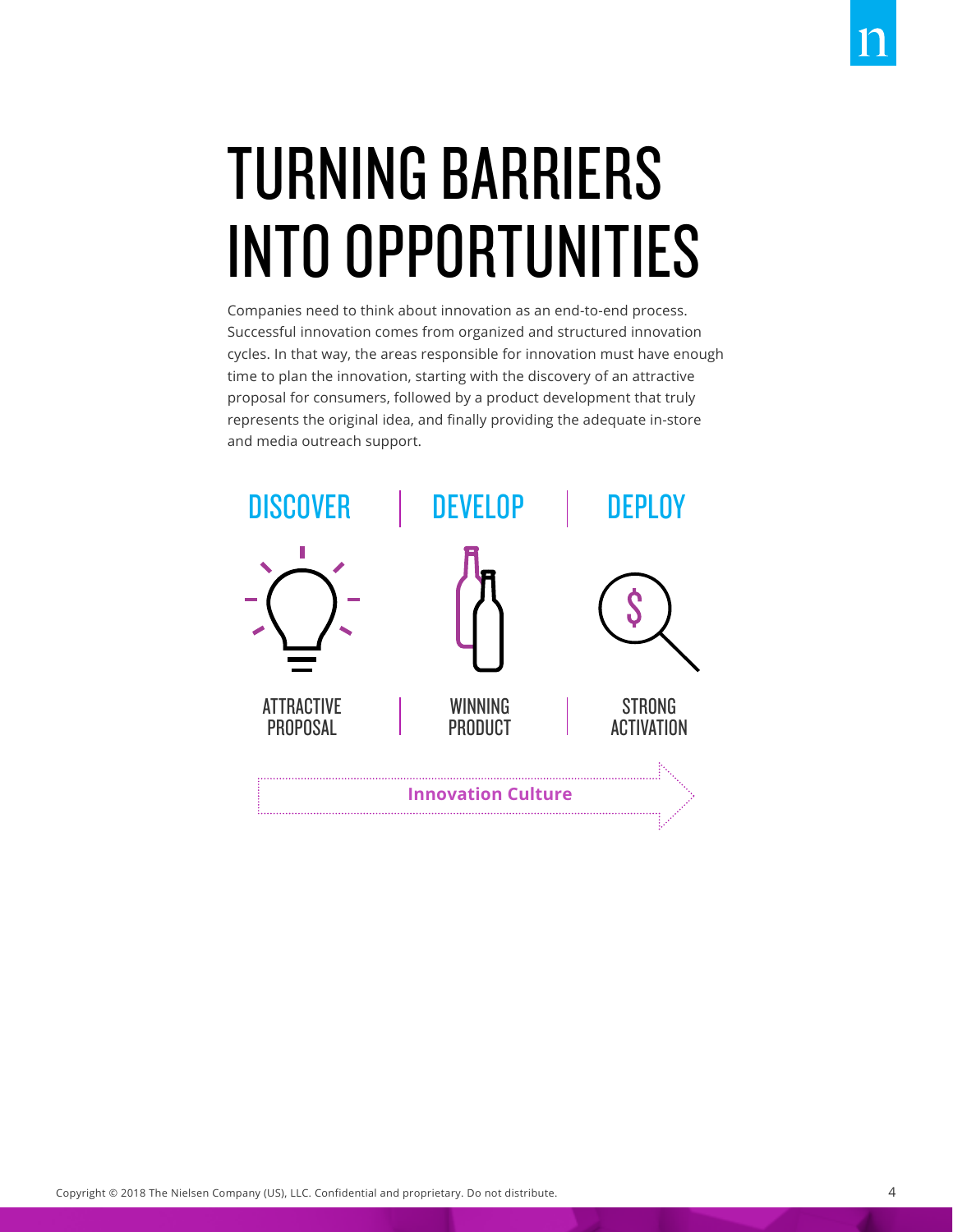## FIRST STEP: **IDENTIFY**  $\odot$ ATTRACTIVE PROPOSALS

Identifying an attractive proposal isn't always easy. The pace of change is accelerating, and we are more globally connected. This helps brands from all over the world share their innovations with new markets. All markets are different, however, and companies should avoid the temptation to simply replicate products for Latin American markets. All products should be developed to meet local needs and preferences.

To develop winning concepts, companies should be open to trends and signals of change, using the marketing research and data to understand where consumer and business environments might be heading. That way they can place educated bets on emerging pockets of opportunity with winning proposals that have a competitive advantage because they offer something that consumers truly want.

The first step in the process is to identify challenges that consumers face in their daily routines that need solutions. Changing demographics, lifestyle shifts, urbanization and the digital evolution are global trends that affect us all. If we pay attention to them and their implications, we will open opportunities to resolve current and future consumer needs. Successful innovations will emerge from a deep understanding of how consumers react to these trends today and tomorrow.

Despite the diversity of Latin American consumers, we have identified common needs that are present throughout most regional consumers.

The most relevant demand throughout Latin America is related to the need for convenience and ease. True innovations should be able to save consumers' time to resolve a concrete need for different consumption moments. One of the most successful innovations in Colombia was launched in the toilet paper category. The innovation offers a regular roll of toilet paper with a small roll inside for use away from the home, capitalizing on the need for toilet paper among consumers who spend a lot of time away from home.

Opportunities throughout the region are be available to those brands that better understand why consumers are willing to pay more for premium products, not just expensive products. And brands should support premium innovation with a demonstrated superior function, better flavor, best ingredients, experiences, etc.

# DRIVERS OF CHANGE LATAM 2025



**Population Shifts Changing Demographics Household Size and Structure**



#### WHERE WILL THEY LIVE?

**Urbanization and City Size Convenience**



#### HOW WILL ACCESS TO TECHNOLOGY AFFECT CONSUMPTION?

**Infrastructure Digital Strategy E-Commerce**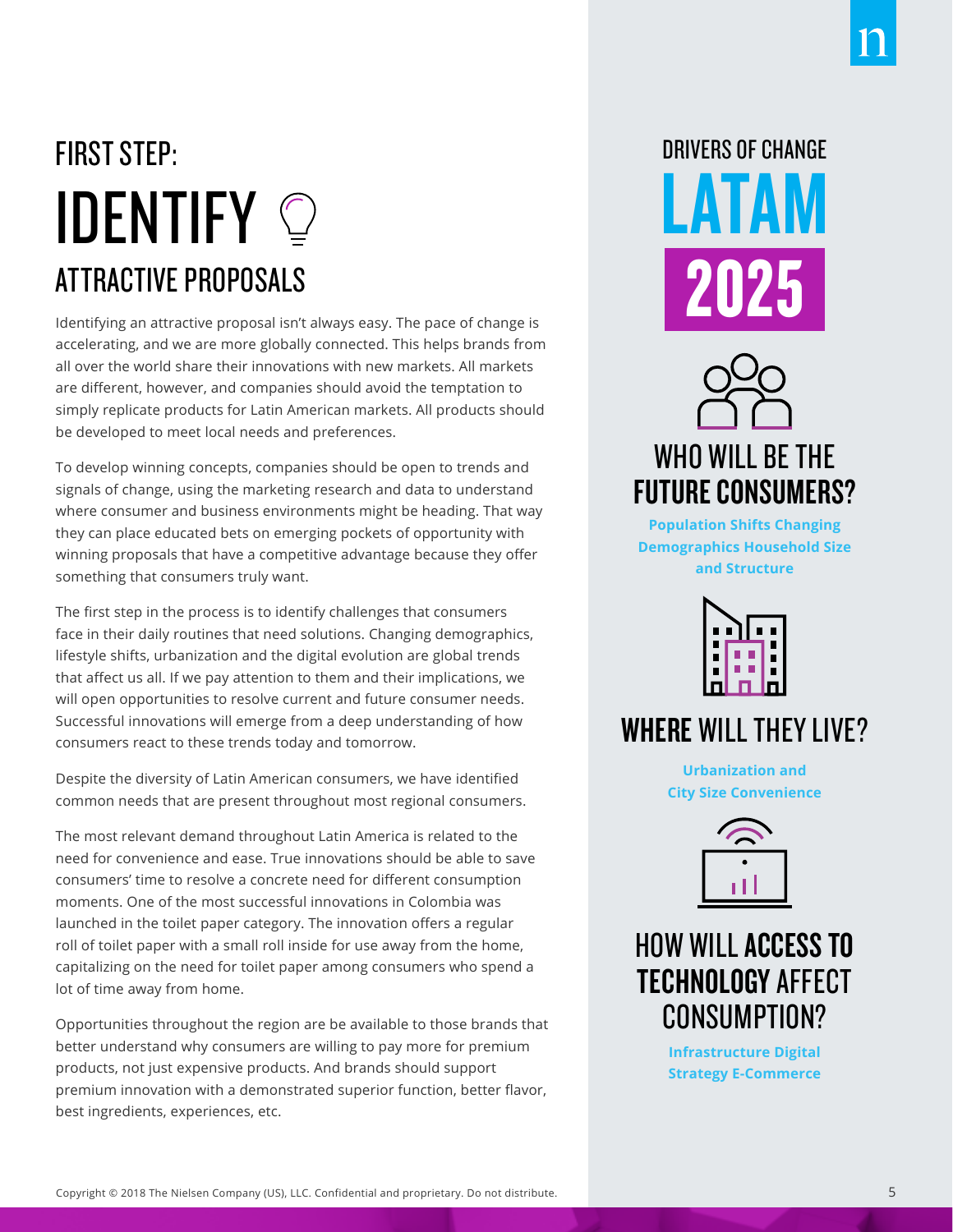Latin American consumers have demonstrated that they are confident about well-known brands, so successful innovations should take advantage of their mother-brand positioning. Also, novelty is a huge driver of new product trials. In the region, you can find consumers who are willing to adopt new products because they are newfangled or different, both of which appeal to consumers' sense of curiosity.Latin American consumers have demonstrated that they are confident about well-known brands, so successful innovations should take advantage of their mother-brand positioning. Also, novelty is a huge driver of new product trials. In the region, you can find consumers who are willing to adopt new products because they are newfangled or different, both of which appeal to consumers' sense of curiosity.

#### WHICH TYPE OF PRODUCT INNOVATION ARE LATINOS LOOKING FOR?

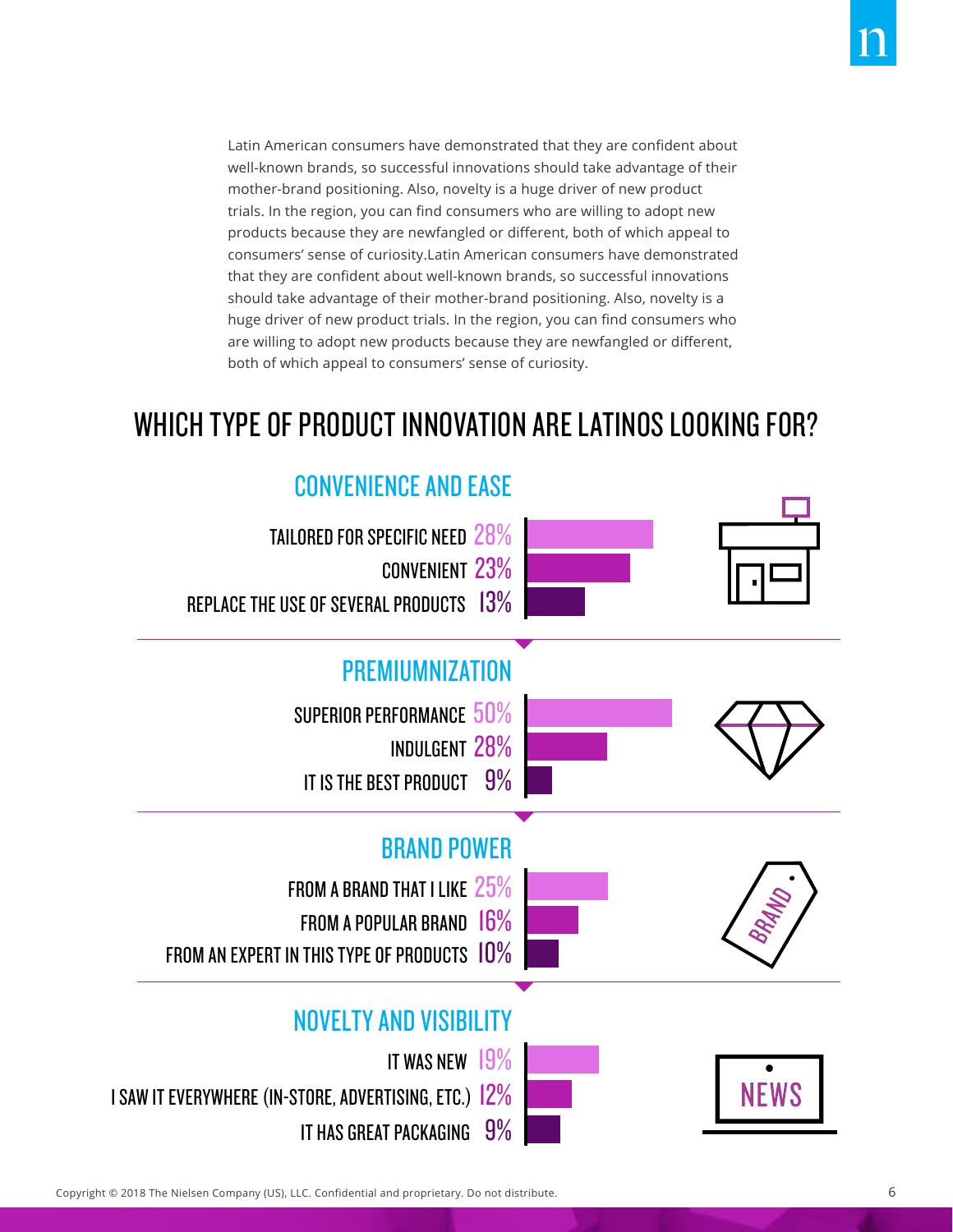and then move to physical product development. Creating a product concept helps make the idea more concrete, clear and tangible, and developing a concept sheet will clearly explain the innovation's purpose and benefit, as well as how it should look.

After analyzing more than 500 concept proposals in Latin America during 2016, our innovation team has observed some elements that are working—or highly valued by consumers—throughout the region. They have increased new products' success probability and their potential to become viable products.

#### WHAT TO CONSIDER WHEN CONCEPTUALIZING IN LATIN AMERICA?

#### FOOD



An explicit problem should be solved

Communicate the ingredients and content

Nutritive approach

Highlight additional benefits compared to the standard of the category

Name the product in local language

Images of the product in the package

#### BEVERAGES



Explicit and tangible benefits (Reflect product benefits, visual description of the content in the package)

Communicate the ingredients

Highlight additional benefits compared to the standard of the category

Strategies based on the ingredients

Reference to the natural origin of the product



Explicit and comprehensive communications of the benefits and the problem to be solved

Positive and safe language, avoiding the "scary claims"

Processes without extra steps

Highlight additional benefits compared to the standard of the category

Not too much line extensions (less variety or sizes)

High level of value brand

#### PERSONAL CARE HOUSEHOLD CARE

Explicit benefits

High level of value brand

Line extensions

Avoid the mention of the origin

No celebrity support

Avoid the explanation of the ingredients usefulness (Not too much reasons to believe)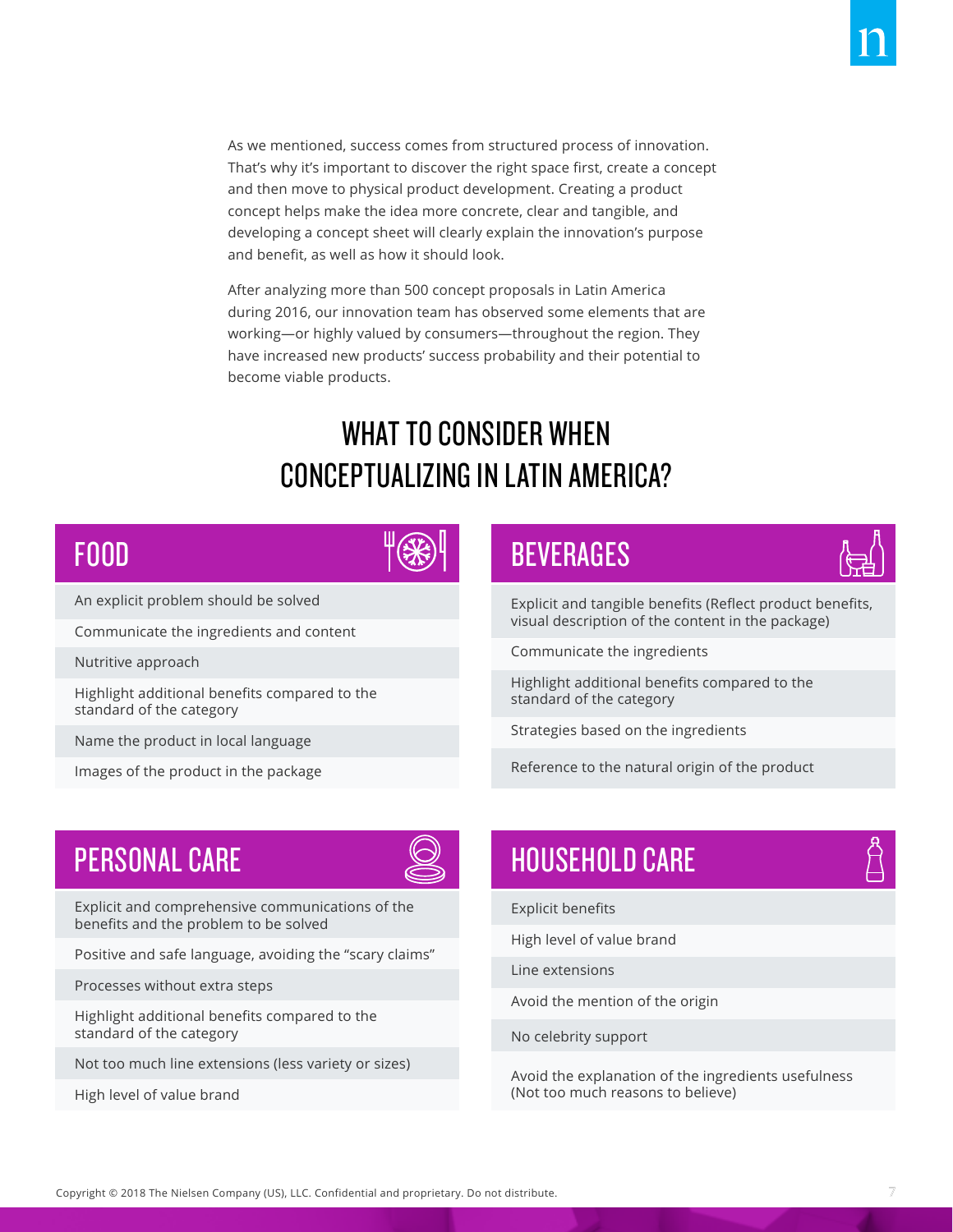#### IF YOU DON'T VALIDATE A CONCEPT AGAINST CONSUMER EXPECTATIONS, YOU RISK LOSING MONEY IN A FAILED INNOVATION

### SECOND STEP: **DEVELOP** A WINNING PRODUCT

A really successful innovation process should not continue to the identify stage without a concept test. That's where you will determine consumers true expectations about your product performance. Importantly, you will also uncover possible problems to correct before you go to market. During 2016, Nielsen calculated the success probability of more than 500 concepts in Latin America: only 23% of them were ready to be launched with high probabilities of success, which means that 77% of the concepts had strong probabilities to fail in the market if they were launched as they were conceptualized.

The most common issue with 77% of the concepts is that they didn't solve a real consumer need or struggle in a believable way, particularly when the value and cost were included. Notably, premium-priced products need to clearly do something that others cannot. At the very least, they need to do something better than others.

When we talk about new product development, we can't neglect package design. Products can have the best flavor or performance, but if they aren't well dressed, they may not appeal to anyone visually. Today, more than ever, Latin American consumers are increasingly influenced by packaging. In fact, 65% of consumers report that they've tried a new product based only on its packaging or visual appeal.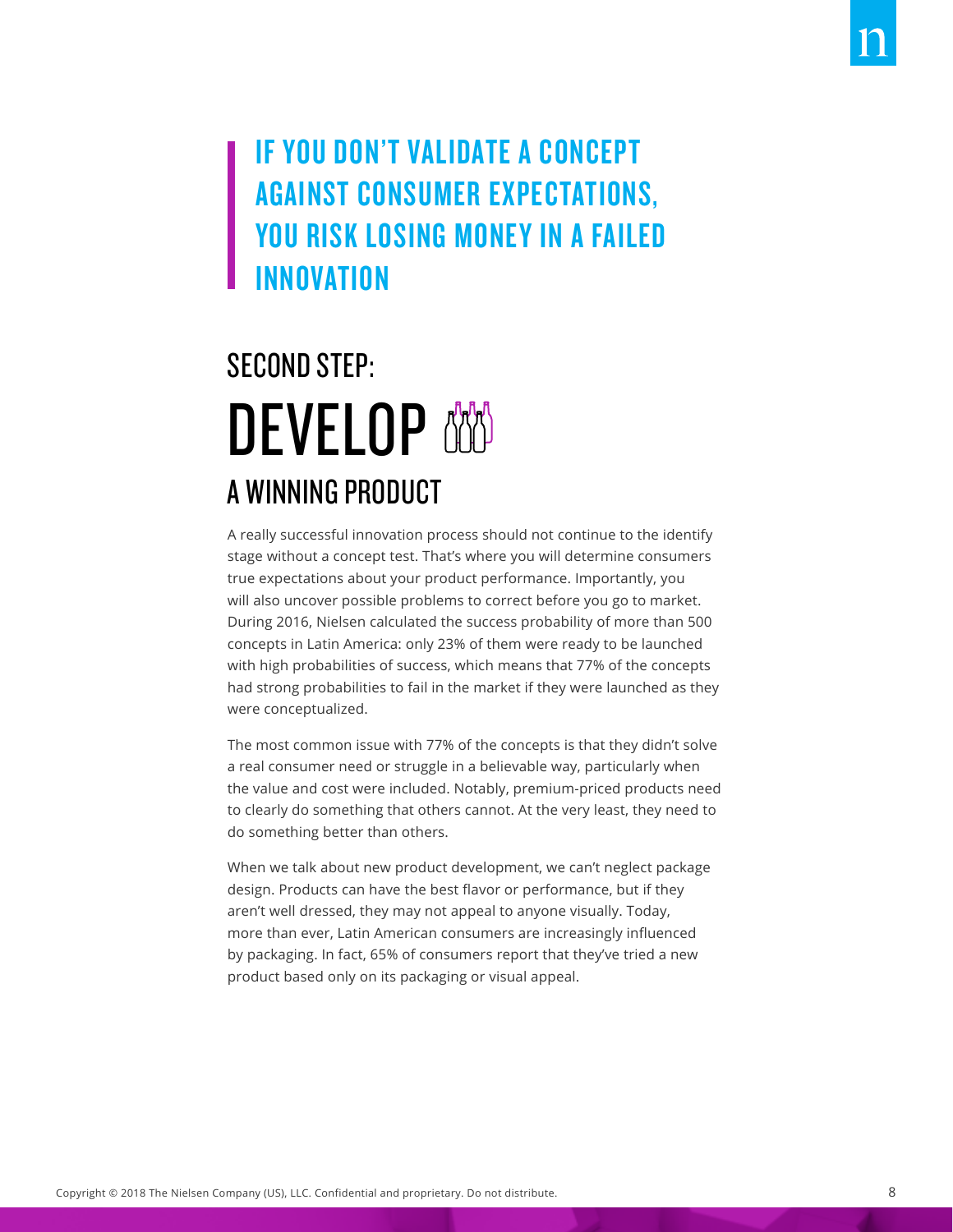Not only does packaging drive trials, it drives repurchases. Forty-one percent of Latin American consumers say they are willing to repeat their product selections because they prefer its packaging. Globally, package design has demonstrated its ability to attract new customers more effectively than other marketing investments.

Throughout the world, Nielsen's Package Optimizer has generated recommendations to improve package images. When a brand optimizes its product packaging, it sees increases in sales that average 5.5%.

### THIRD STEP: **DEPLOY SQ** EXECUTION EXCELLENCE

It may seem simple, but excellence in deployment is a huge challenge in Latin America. For effective launches, new products need adequate support. And that means developing the product fully and then maximizing the appropriate messaging across the right mix of channels. These efforts should all be connected to what consumers need.

 In looking at previous product launches, brands with successful innovations spend almost as much on advertising in year two as they do in year one. Comparatively, brands with less-successful launches spend, on average, 20% of their initial media investment in year two. In Latin America, most innovations that die on the shelves fail because manufacturers fail to adequately support them over the long term, oftentimes after just six months.

#### NIELSEN DESIGN IMPACT AWARD 2017

#### **Global Ranking Best Practices**

- Know what works and what doesn't about the current design
- Clear, informed creative brief
- Know the competitive landscape
- Hire excellent creative talent
- Make decisions based on quantitative market feedback
- Broad creative exploration
- Have an in-house package design expert







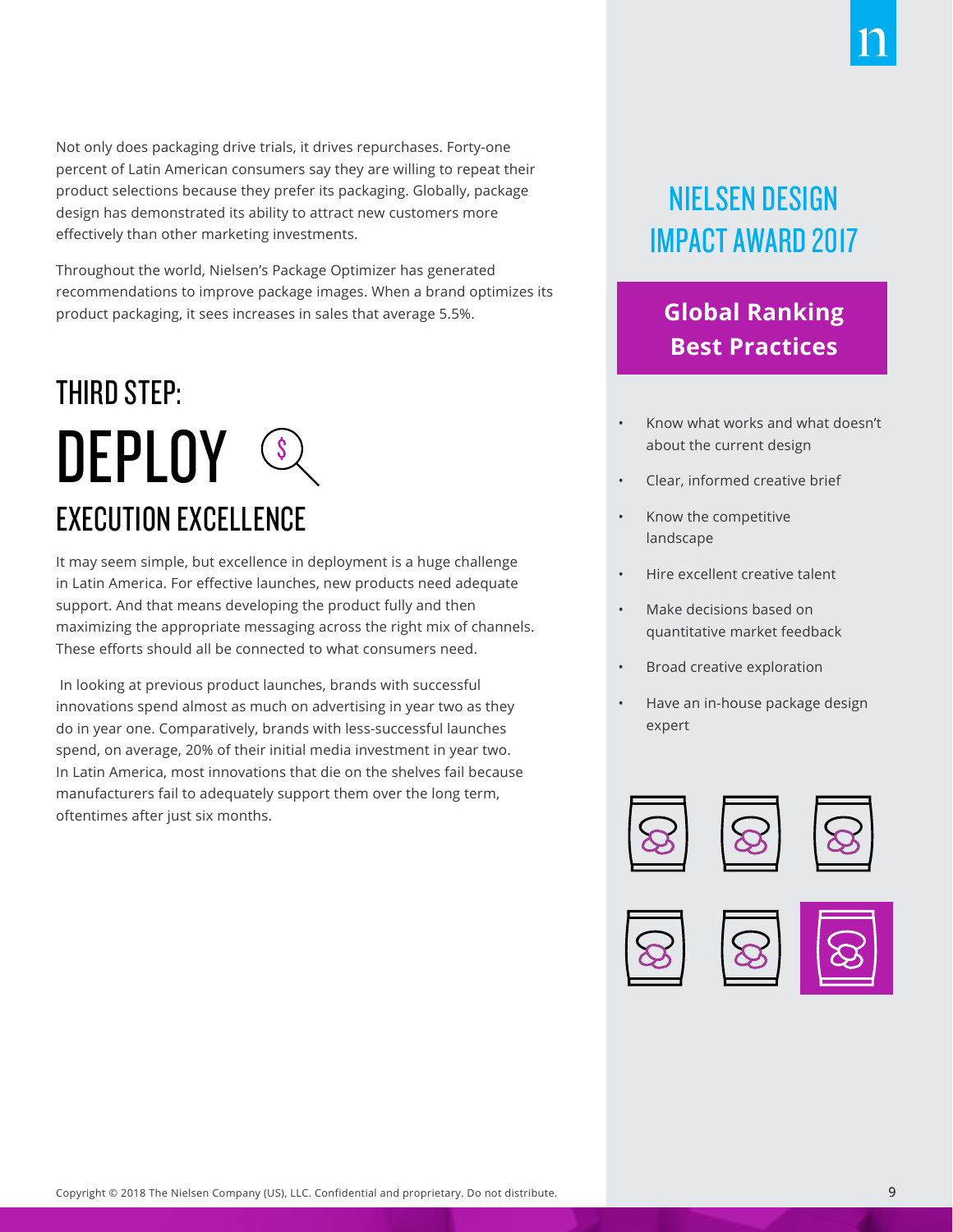### 1/3 OF INNOVATIONS DON'T RECEIVE ENOUGH MARKETING SUPPORT, AND THEREFORE DON'T REACH THEIR SALES TARGETS

Traditional mindsets could be tempted to estimate an average investment to launch. Doing this, however, ignores the fact that each new product needs a unique marketing mix, specific multichannel strategy and the right balance between in-store and media investment. Foer example, the beverage industry benefits from a strong in-store experience.

#### MEDIA AND TRADE IMPACT IN VOLUME SALES

#### **Nielsen Marketing Mix, Mix of Incremental Volume, Latin America**

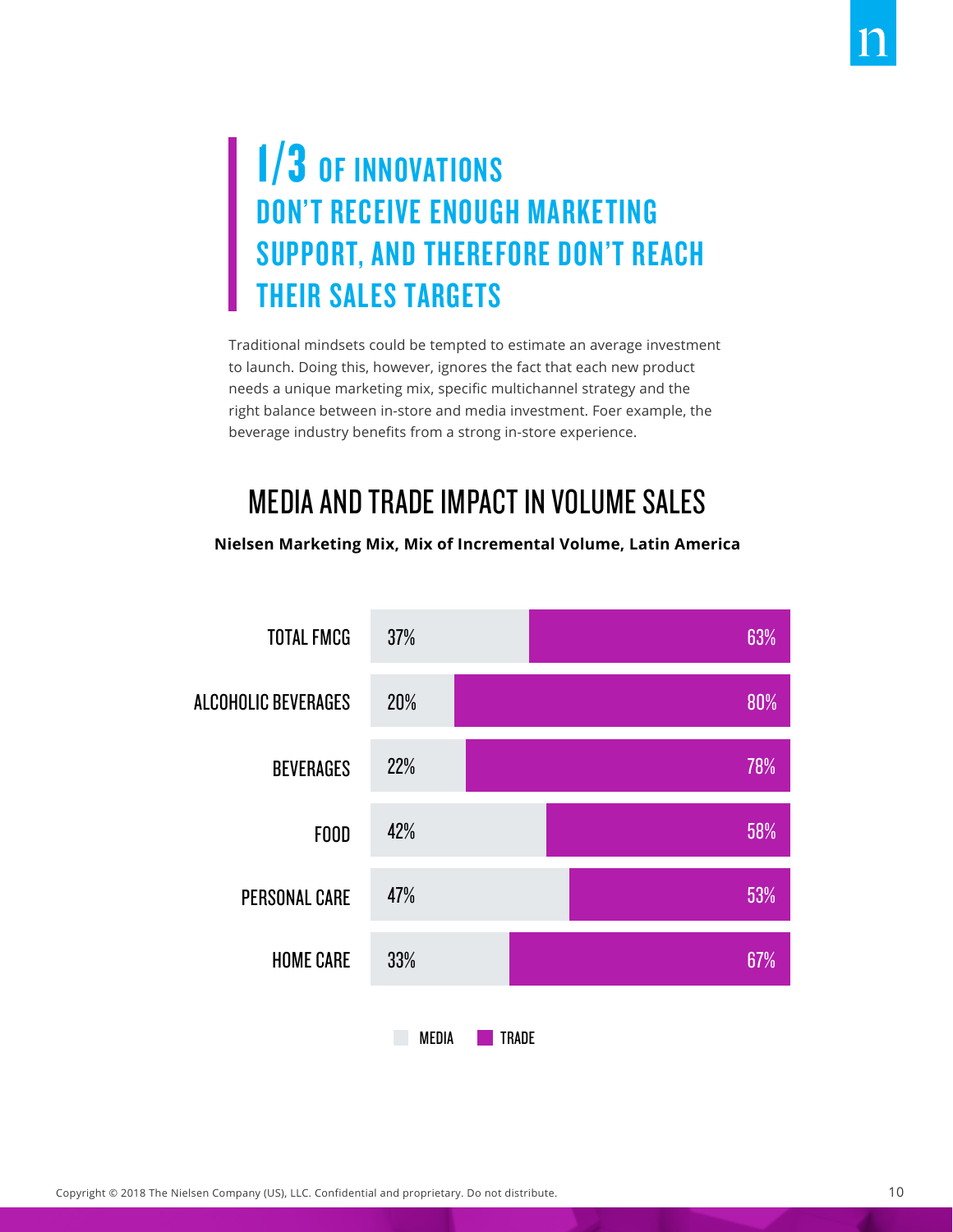The right media investment can also be deceptive. Digital spread is moving the advertising investment quickly from Traditional to Digital Ads – today 22% of total advertising expenditure in Latin America is dedicated to Digital Ads and the forecast for 2020 is close to 30% - and also presenting seductive levels of return of investment (Media ROI Index 140% - Nielsen Marketing Mix Metrics & Benchmarks). However, Television is still the "Media King", the trial of new products in Latin America still depends in T.V. advertising followed by in-store availability and exhibitions.

#### KEY DRIVERS OF NEW PRODUCT DISCOVERY



MEDIA EXECUTION

Additionally, brands should start their media advertising and distribution efforts at the same time. That's because there's little benefit in drumming up consumer interest in a product that's not available for purchase yet. The same could be said for shipping a product to market without letting consumers know it is available or the benefits it delivers. In both scenarios, companies lose investment and opportunity.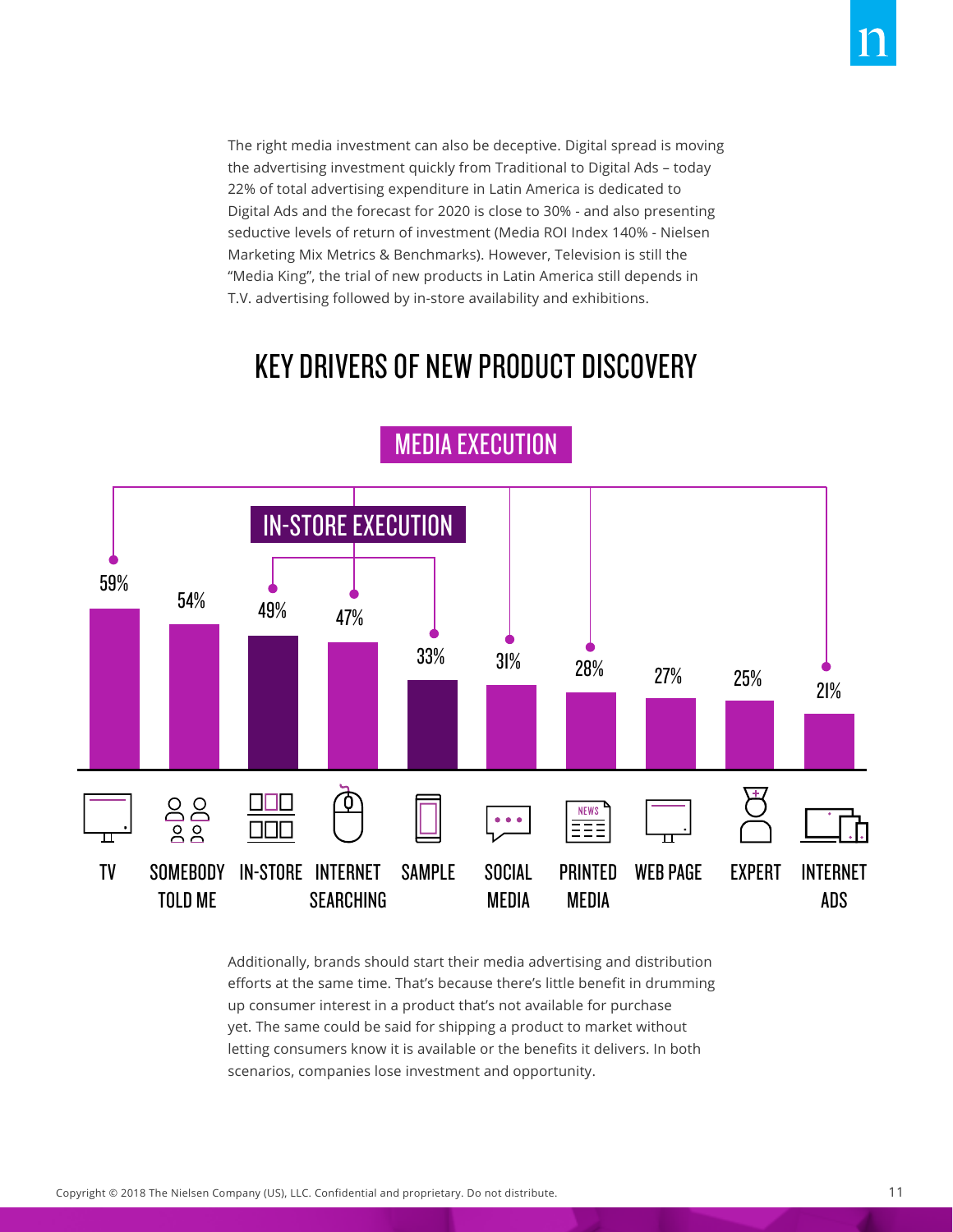Advertising should be customized for local consumers. Nielsen consumer neuroscience research shows that employing familiar themes is extremely useful in driving memorability. Globally, ads depicting real-life situations resonate most powerfully (44%). In Latin America, consumers value healththemed (52%), family and relatable situations (48%).

#### TOP ADVERTISING THEMES FOR CONSUMERS



Source: Nielsen Global Trust in Advertising Survey, Q1 2015.

On the other hand, innovators need to understand what "store availability" really means. According to Nielsen research, successful new products launched in the region were quickly distributed and were replenished steadily over a two-year period. When products are not replenished quickly, brands can lose up to 30% of potential sales.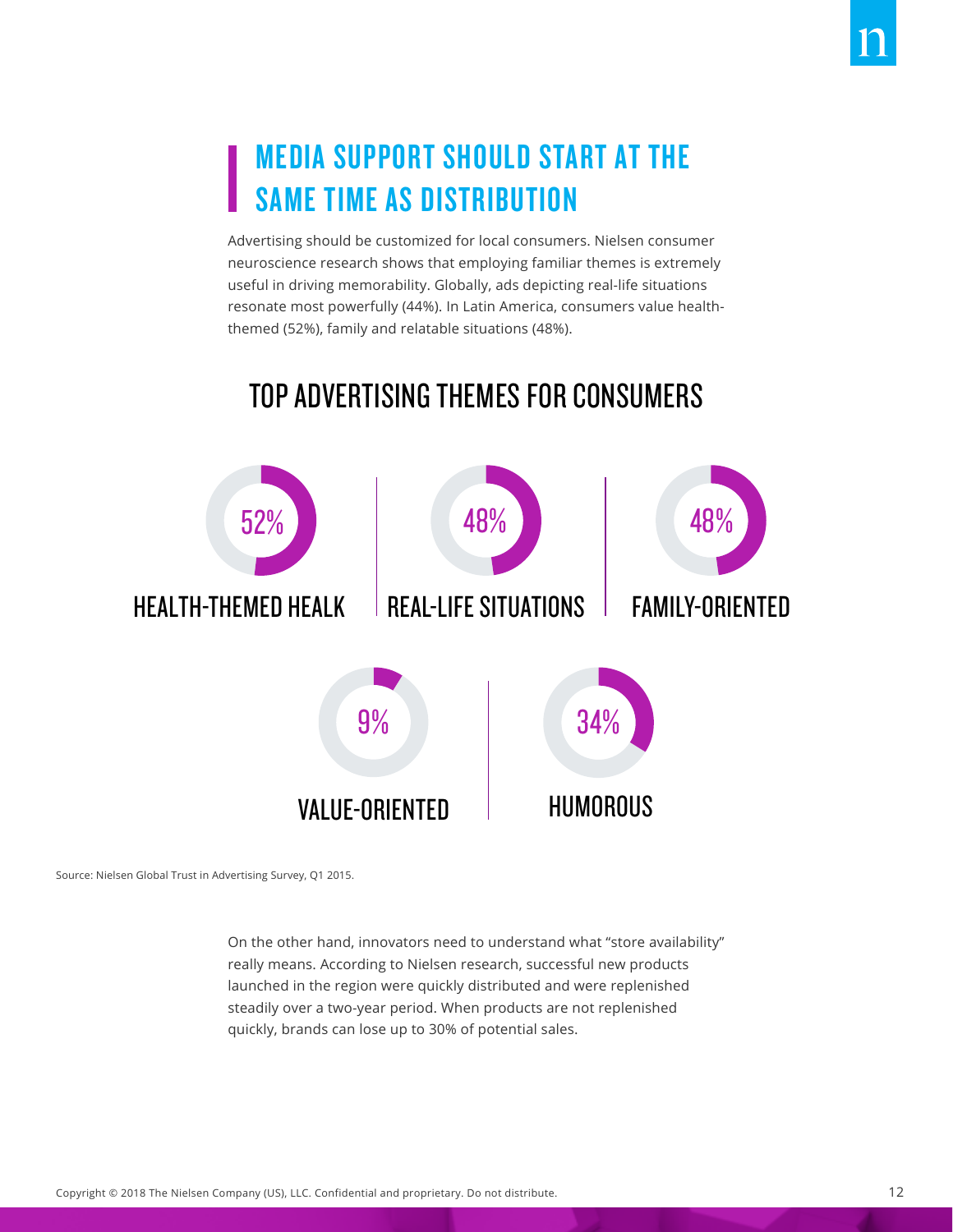# GUIDELINES FOR DISCOVERING, DEVELOPING AND DEPLOYING PRODUCTS

| Identify a<br>real struggle                                                            |
|----------------------------------------------------------------------------------------|
| Create an offer<br>congruent whith the problem                                         |
| Evaluate early its<br>success probability                                              |
| Develop a bundle<br>that lives up to the promise<br>(Right product, package and price) |
| Forecast your sales<br>and plan accordingly                                            |
| Align the excecution<br>with the proposition                                           |
| Provide long<br>term support                                                           |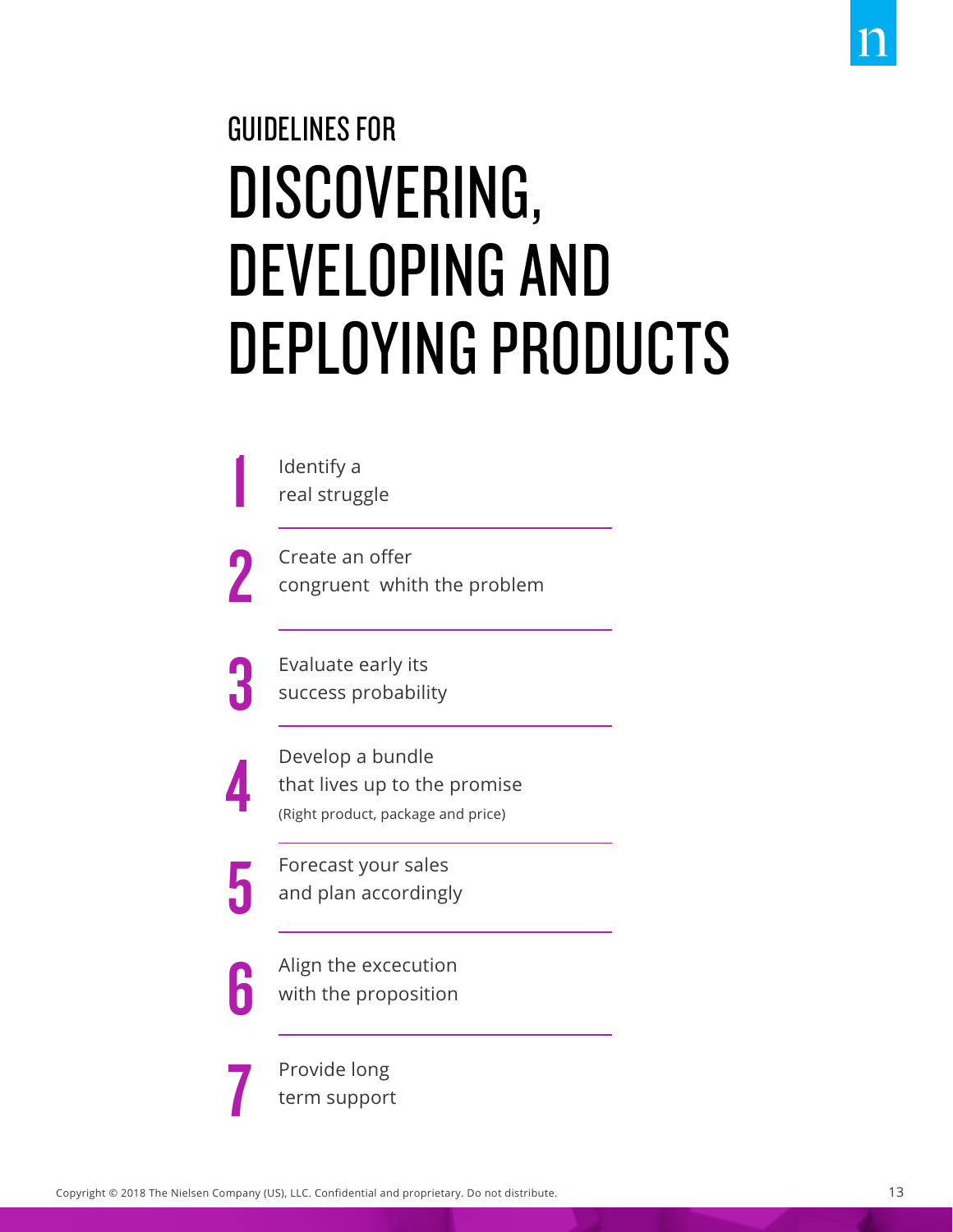# HOW NIELSEN CAN HELP?



**A compelling proposition** Target the best growth ideas Explore and build propositions Measure and improve propositions

#### DEVELOP

**A winning bundle** Develop the product



**DEPLOY With excellent in-market activation**  Execute a launch plan Optimize the portfolio and price

Track and optimize the launch

Develop or redesign the pack

Develop communications

#### SOURCING

Nielsen Consumer Packaging Trends Survey (United States: 2016). Nielsen Design Impact Award, The Design Awards (2017). Nielsen Global Consumer Confidence Index Survey (Q2, 2016) (Q2, 2017). Nielsen Global Database: Factors for Success and Factor Validation Study (2016). Nielsen Global Trust in Advertising Survey (Q1, 2015). Nielsen Innovation 3D Framework (2016). Nielsen Innovation Global Survey (Q2, 2015). Nielsen Innovation Test Learnings (2016). Nielsen Marketing Mix, Mix of Incremental Volume (Latin America:2016). Nielsen Packaging Sells (2015). Nielsen Retail Index, New SKUs per year (Mexico, Brazil, Colombia, Chile and Argentina: 2016). Nielsen Store Execution, Real forecasted case (Mexico: 2016).